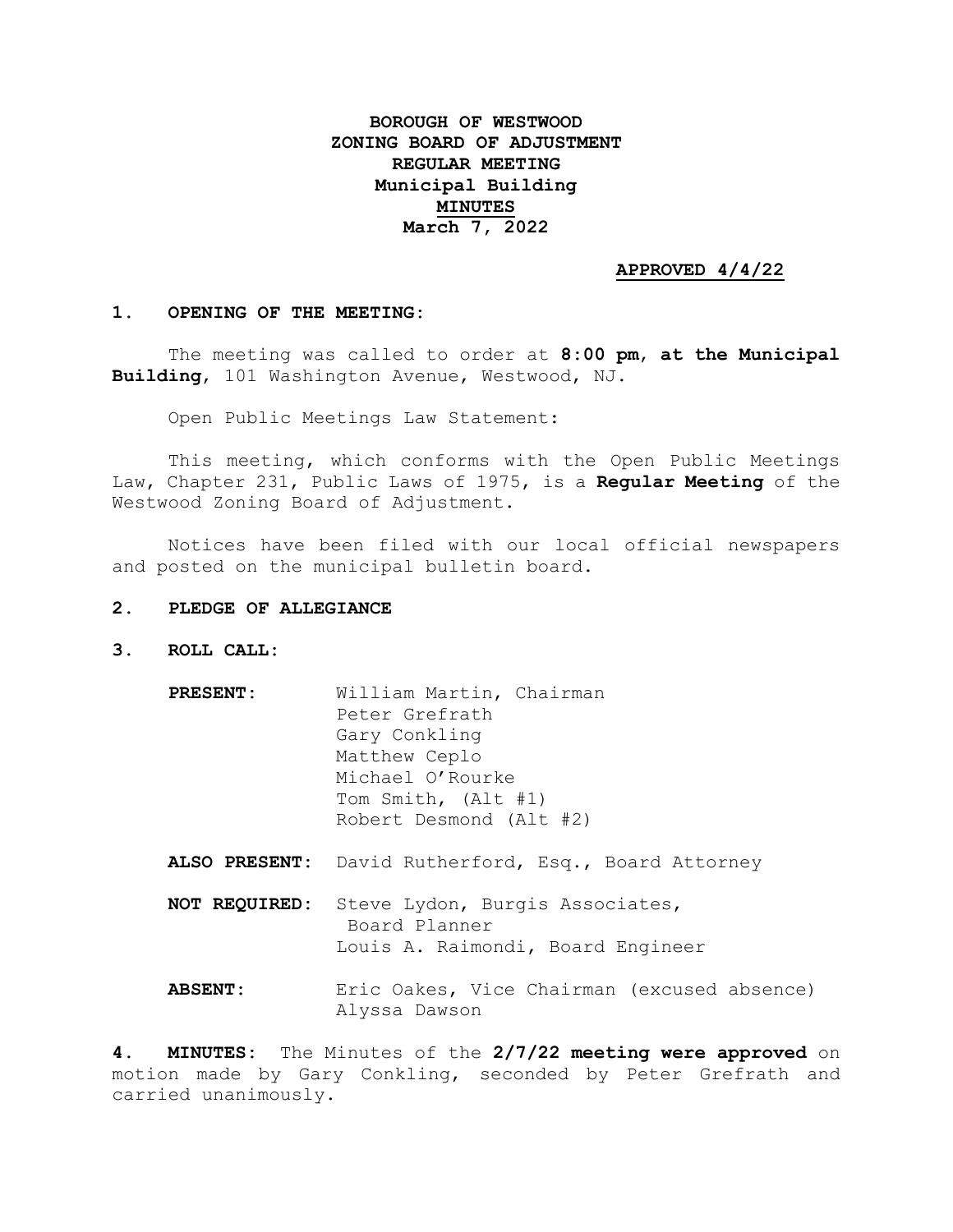**5. CORRESPONDENCE:** Memo from Karen Hughes, Borough Clerk, dated 3/7/22 RE: Use of Email;

- **6. VOUCHERS:** None
- **7. RESOLUTIONS:**

**1. Hodges, 44 Second Ave - C Variances for a rear addition and deck -** Board Attorney Rutherford read the Resolution of Approval into the record. There were no further questions, comments or discussions. A motion for approval was made by Peter Grefrath and seconded by Gary Conkling. On roll call vote, Gary Conkling, Peter Grefrath, Michael O'Rourke, Tom Smith and William Martin voted yes.

**2. Solares, 8 Berdais Court - C Variances; Roof top deck at the third floor, parking for five (5) bedrooms -** Board Attorney Rutherford read the Resolution of Approval into the record. One edit was made. There were no further questions, comments or discussions. A motion for approval as amended was made by Michael O'Rourke and seconded by Tom Smith. On roll call vote, Gary Conkling, Peter Grefrath, Michael O'Rourke, Tom Smith and William Martin voted yes.

**8. PENDING NEW BUSINESS:**

**1. Santa, 21 Adams Ave – "C" Variance for Setback to Inground Pool –** Incomplete; Carried to next meeting on 4/4/22;

**2. Bauer, 22 Cypress Ave - Driveway wider than garage without approvals -** Incomplete; Carried to next meeting on 4/4/22;

**3. Cooper, 34 Clairmont Ave - Bulk Variances - side yard and combined side yard setback -** Incomplete; Carried to next meeting on 4/4/22;

**9. VARIANCES, SUBDIVISIONS AND/OR SITE PLANS, APPEALS, INTERPRETATIONS:** SWEARING IN OF BOARD PROFESSIONALS FOR PUBLIC HEARINGS **The Board Professionals were sworn in.**

**1. Walsh, 196 Sand Road, Bulk variances for a deck which was constructed without permits – The dwelling already had a nonconforming rear yard setback of 20' -** Not heard; carried to  $4/4/22$ ;